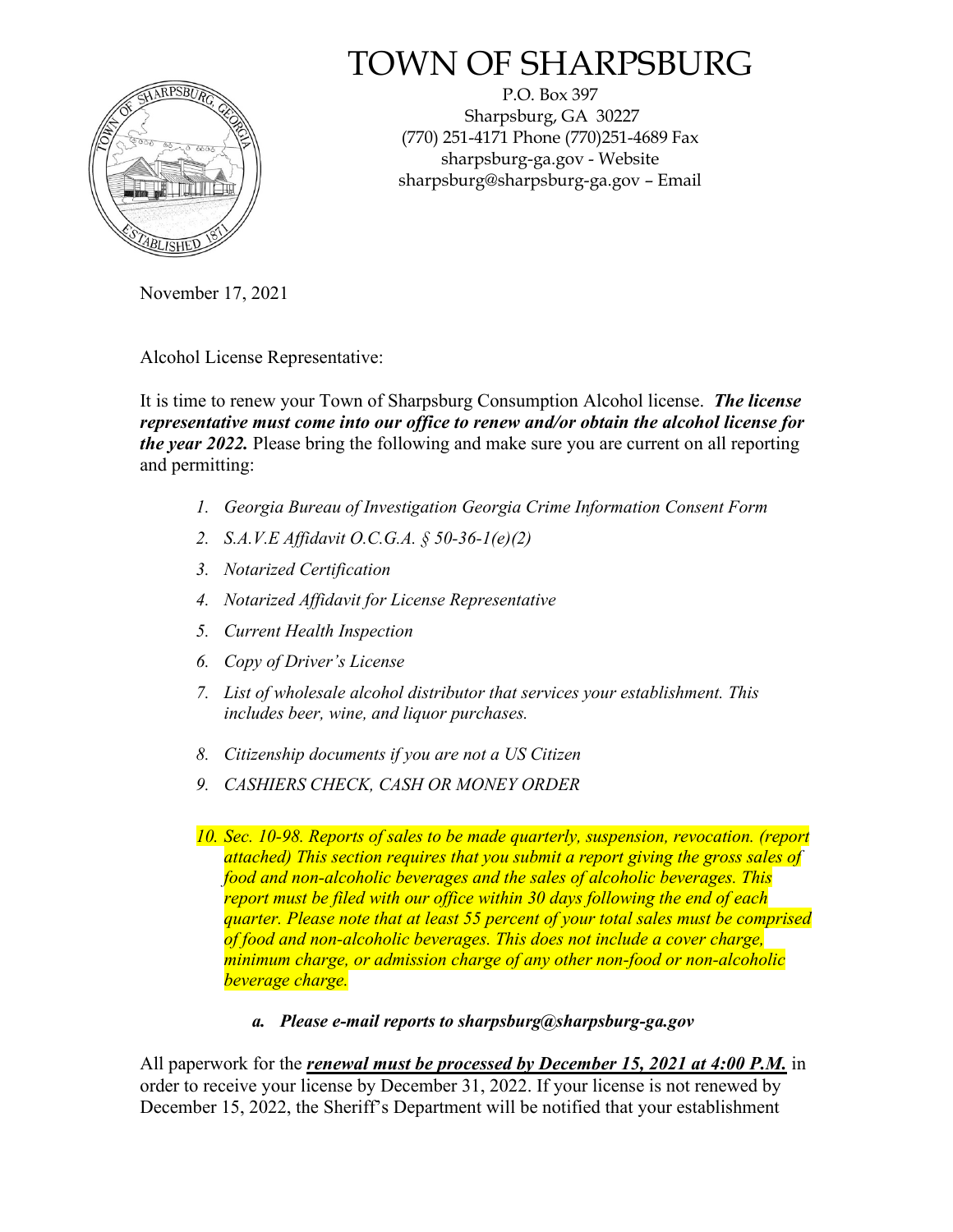may not have a current license as of January 1, 2022. Please note **Section 10-131** states that the alcohol beverage license can be suspended or revoked if the licensed business fails to properly account for, file, report and maintain any records or remit of pay any renewal license fee imposed, sales taxes, or excise taxes required under the county ordinances.

If there are any changes to your application, please contact our office immediately at (770) 251-4171.

Your 2022 license will be mailed to your establishment before December 31, 2021 and must be posted along with your 2021 license as of midnight.

Thank you for your cooperation in this process.

Floyd L. Jones Town Clerk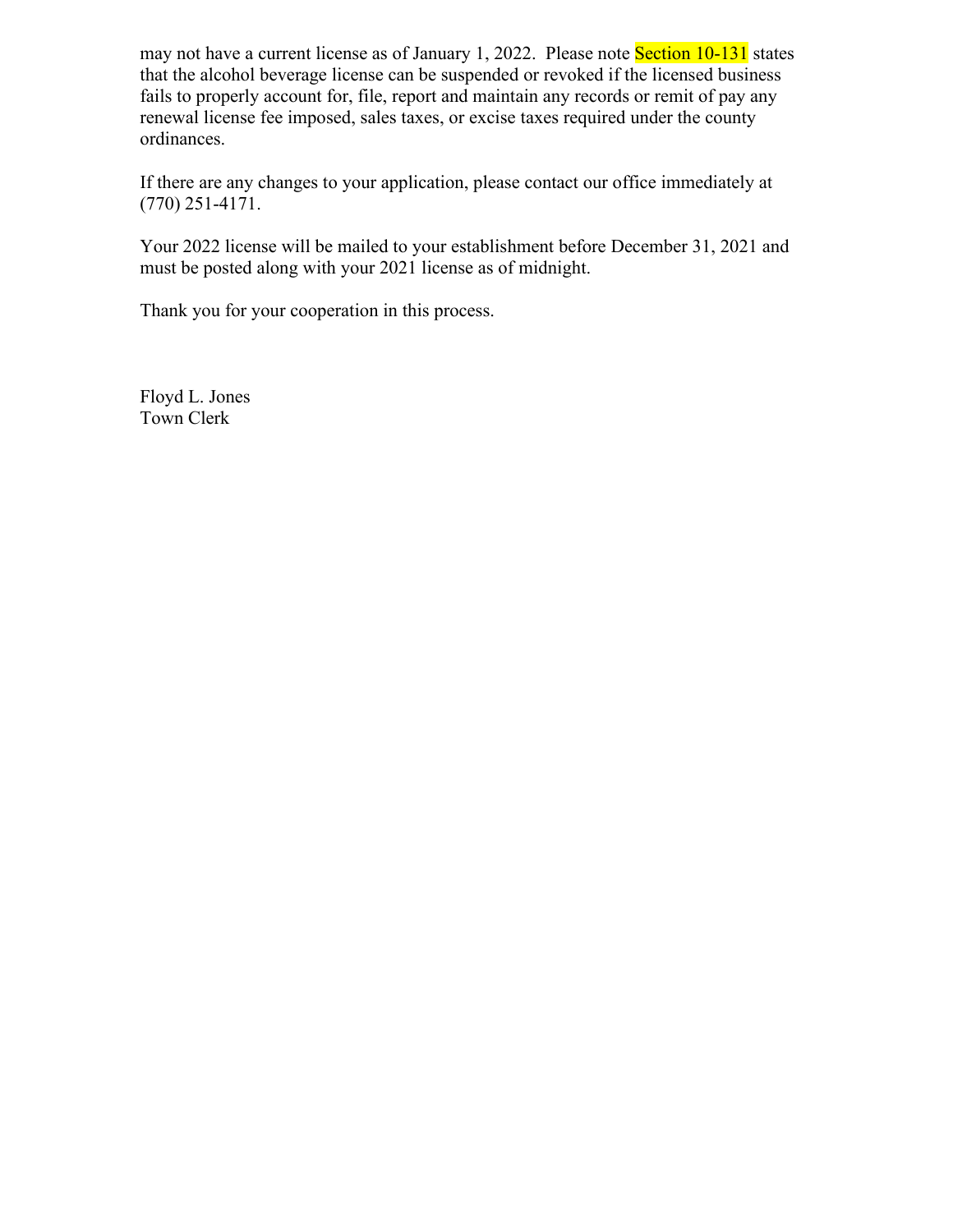## **TOWN OF SHARPSBURG ALCOHOLIC BEVERAGE LICENSE APPLICATION**

(PLEASE PRINT OR TYPE)

| Legal Business Name: 2008 and 2008 and 2008 and 2008 and 2008 and 2008 and 2008 and 2008 and 2008 and 2008 and 2008 and 2008 and 2008 and 2008 and 2008 and 2008 and 2008 and 2008 and 2008 and 2008 and 2008 and 2008 and 200 |                             |
|--------------------------------------------------------------------------------------------------------------------------------------------------------------------------------------------------------------------------------|-----------------------------|
|                                                                                                                                                                                                                                |                             |
| (MUST BE A PHYSICAL LOCATION/NO POST OFFICE BOXES ACCEPTED)                                                                                                                                                                    |                             |
| $\frac{1}{1}$ State:<br>Zip Code:                                                                                                                                                                                              |                             |
| Type of Business: Restaurant<br>Retail Store                                                                                                                                                                                   | Wholesale Store             |
| Ceneral Manager Name<br>Business Phone #                                                                                                                                                                                       |                             |
| Business Mailing Address: _________                                                                                                                                                                                            |                             |
| City:                                                                                                                                                                                                                          |                             |
| Email Address:                                                                                                                                                                                                                 |                             |
| Type of Ownership: __________Sole Proprietorship ___________Partnership __________Corporation __________Other<br>Business Owner (Licensee):                                                                                    | $\sqrt{p}$ Phone $\sqrt{p}$ |
| Home Address:                                                                                                                                                                                                                  |                             |
|                                                                                                                                                                                                                                |                             |
| Date of Birth: Social Security Number<br>(USE SEPARATE SHEET FOR INFORMATION ON ADDITIONAL OWNERS)                                                                                                                             |                             |
|                                                                                                                                                                                                                                |                             |
| When did you or will you begin selling alcoholic beverages for which this application is made: __                                                                                                                              |                             |
| Type of License (Check all that apply)                                                                                                                                                                                         |                             |
| Retail package dealer (malt beverage only)                                                                                                                                                                                     | \$300.00                    |
| Retail package dealer (wine only)                                                                                                                                                                                              | \$300.00<br>\$300.00        |
| Retail consumption dealer (malt beverage only<br>Retail consumption dealer (wine only)                                                                                                                                         | \$300.00                    |
| Retail consumption dealer (distilled spirits, malt beverage and wine                                                                                                                                                           | \$5,000.00                  |
| Wholesale dealer                                                                                                                                                                                                               | \$100.00                    |
| Background check                                                                                                                                                                                                               | \$50.00                     |
| <b>Application Fee</b>                                                                                                                                                                                                         | \$100.00                    |
|                                                                                                                                                                                                                                | PAGE <sub>1</sub>           |

**TOWN OF SHARPSBURG ALCOHOL BEVERAGE LICENSE APPLICATION CONTINUED**

**\*\*\*\*\*\*\*\*\*\*\*\*\*\*\*\*\*\*\*\*\*\*\*\*\*\*\*\*\*\*\*\*\*\*\*\*\*\*\*\*\*\*\*\*\*\*\*\*\*\*\*\*\*\*\*\*\*\*\*\*\*\*\*\*\*\*\*\*\*\*\*\*\*\*\*\*\*\*\*\*\*\*\*\*\*\*\*\*\*\*\*\*\*\*\*\*\*\*\*\*\*\*\*\*\*\*\*\*\*\*\*\*\*\*\***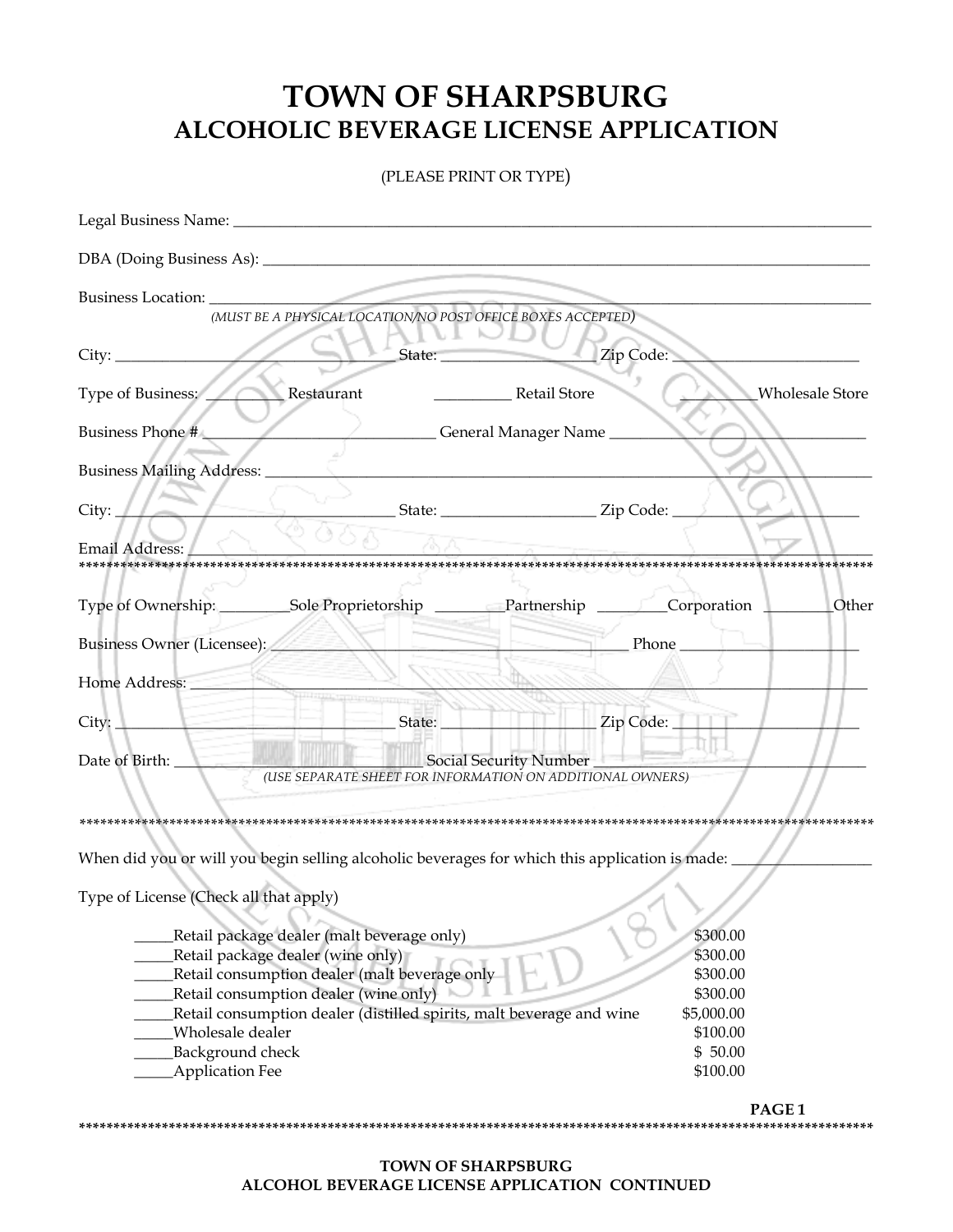hereby give my permission to the Coweta County Sheriff's  $I_{\ell}$ Department to fingerprint me, also authorize the Coweta County Sheriff's Department to run a criminal background check for the purpose of investigating my background to obtain an Occupational License to operate a place of business handling alcoholic beverages.

\_, hereby state that as the Licensee, I am and will continue to  $I_{\ell}$ be a legal resident of the United States and the State of Georgia. I have not been convicted within five years immediately preceding the date of application for any felony, or crime involving moral turpitude. I further state that I, as Licensee, shall be responsible for the management and operation of the business for which the License is granted. I declare under penalty of perjury that this application has been examined by me and to the best of my knowledge and belief is true, correct, and complete.

Signature Title Date (Must be signed by licensee, if the licensee is a corporation, must be signed by an officer of the corporation. Stamped signature not acceptable.) \*\*\*\*\*\*\*\*\*\*\*\*\*\*\*\*\*\*\*\*\*\*\*\*\*\*\*\* is personally known to me, that said applicant signed I hereby certify that the foregoing application after stating to me personal knowledge and understanding of all statements and answers made herein, and under oath actually administered by me, has sworn that said statements and answers are true. This day of Notary Public My Commission Expires: (Affix Seal) SCABLIS PAGE<sub>2</sub>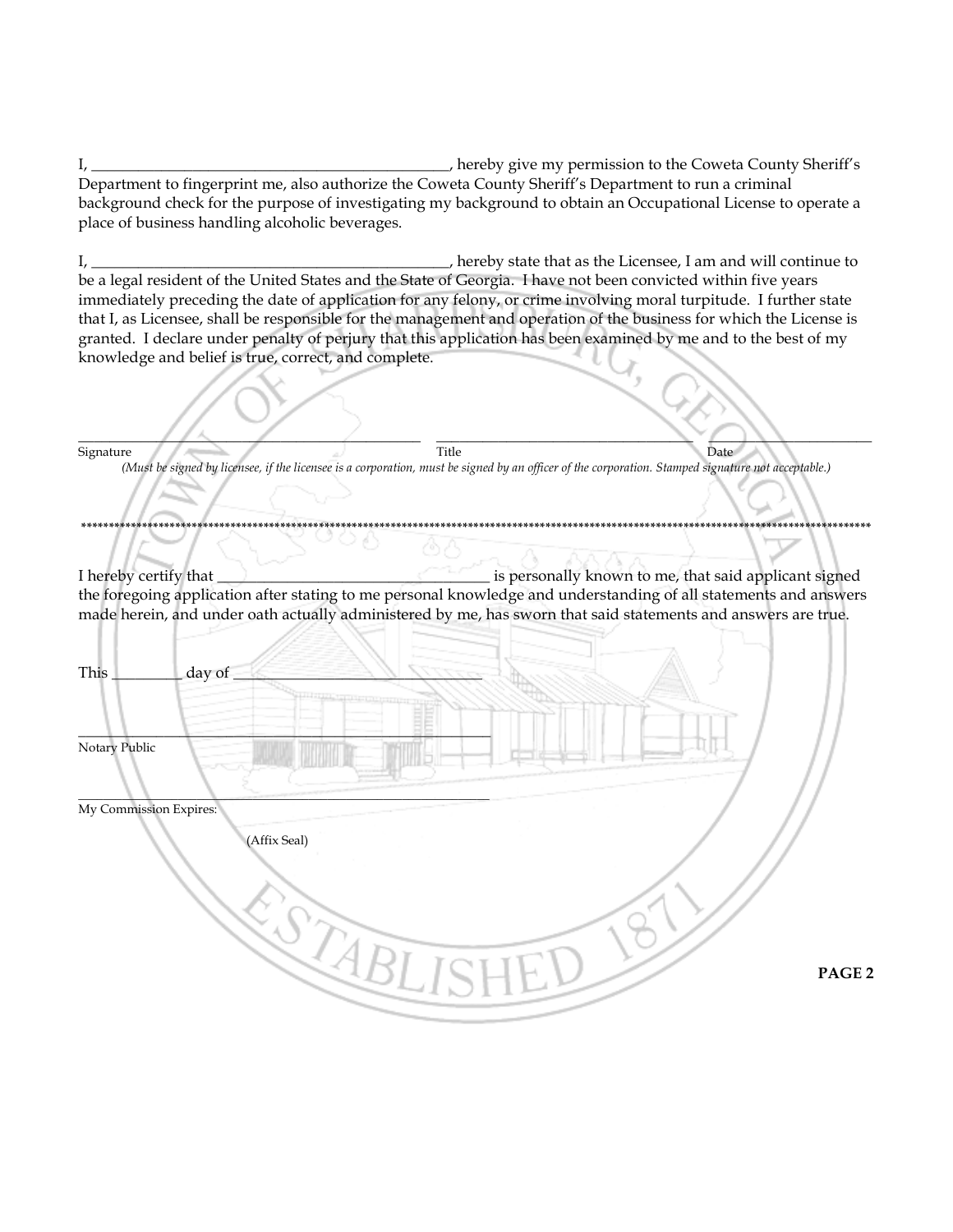### **TOWN OF SHARPSBURG**

#### **AFFIDAVIT FOR UNITED STATES CITIZENS** AND LEGAL PERMANENT RESIDENTS

Instructions: As required by Official Code of Georgia § 50-36-1(d)(l), any natural person who applies for a state or local public benefit must execute one of two affidavits concerning the applicant's legal presence in the United States. Any applicant who is the sole owner of a business or the sole member of an LLC and who is either a United States Citizen or legal permanent resident is required to execute this Affidav it under oath before a notary public.

#### **AFFIDAVIT "A"**

 $\frac{1}{(Print name)}$  first being duly sworn do swear or affirm under penalty of perjury that I am a United States citizen or legal permanent resident 18 years of age or older. Any person who knowingly and willfully make a false, fictitious, or fraudulent statement or representation in this Affidavit shall be guilty of a violation of Official Code of Georgia § 16-10-20.

Sworn to and subscribed

Signature

(Notary Seal)

This  $\frac{1}{\sqrt{2}}$  day of  $\frac{1}{\sqrt{2}}$  20

Printed Name

Notary Public

My Commission Expires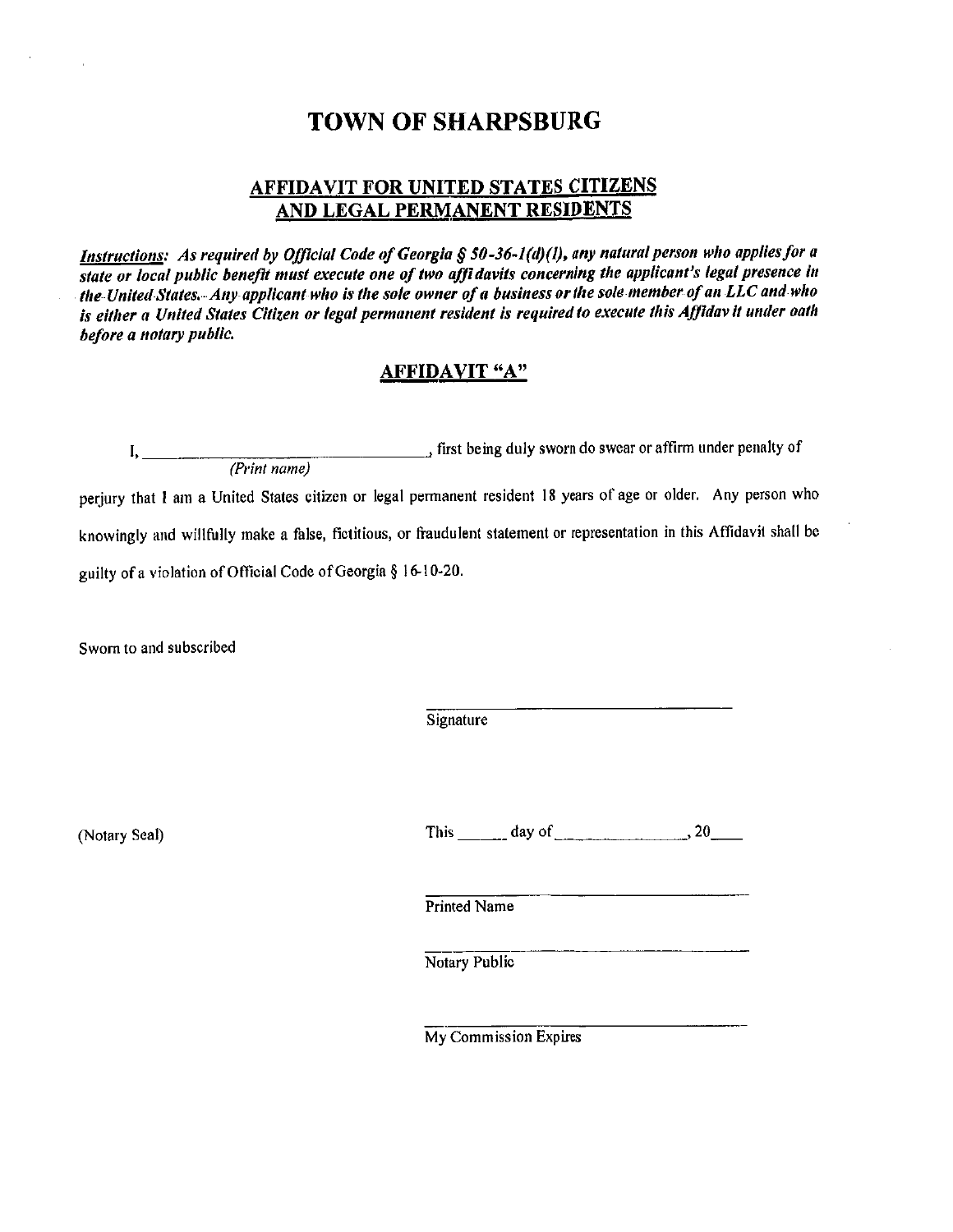#### **Georgia Bureau of Investigation Georgia Crime Information Center**

#### **Consent Form**

hereby authorize Town Clerk Deannia Roberson-Ray or  $I,$ Mayor Blue Cole to receive any Georgia criminal history record or information pertaining to me which may be in the files of any local or state criminal justice agency in Georgia, for the purpose of investigating my back\ground in order to obtain an Alcohol Beverage License to operate a place of business handling alcoholic beverages. Background checks shall also be required on any new shareholders, partners or owners that have been added to the business holding the license and would have been required to submit to a background check had the renewal been a new application.

| Full Name (Print)                     |                                                                                                                                                                                                          | Social Security Number |          |  |
|---------------------------------------|----------------------------------------------------------------------------------------------------------------------------------------------------------------------------------------------------------|------------------------|----------|--|
| Address                               | City                                                                                                                                                                                                     | <b>State</b>           | Zip Code |  |
| Date of Birth                         | <b>Sex</b>                                                                                                                                                                                               | Race                   |          |  |
| Signature                             |                                                                                                                                                                                                          | Date                   |          |  |
|                                       | Special Employment Provisions (check if applicable):                                                                                                                                                     |                        |          |  |
| General (Purpose Code "E")            |                                                                                                                                                                                                          |                        |          |  |
|                                       | Employment with mentally disabled (Purpose code "M")                                                                                                                                                     |                        |          |  |
|                                       | Employment with elder care (Purpose code "N")                                                                                                                                                            |                        |          |  |
|                                       | Employment with children (Purpose code "W")                                                                                                                                                              |                        |          |  |
| One of the following must be checked: |                                                                                                                                                                                                          |                        |          |  |
|                                       | This authorization is valid for 90/180/__ (circle one) days from date of signature.                                                                                                                      |                        |          |  |
|                                       | $\frac{1}{1}$ , $\frac{1}{2}$ , $\frac{1}{2}$ , $\frac{1}{2}$ ive consent to the above named to perform periodic criminal history background checks for the duration of my employment with this company. |                        |          |  |
|                                       | (SEAL)                                                                                                                                                                                                   |                        |          |  |

Notary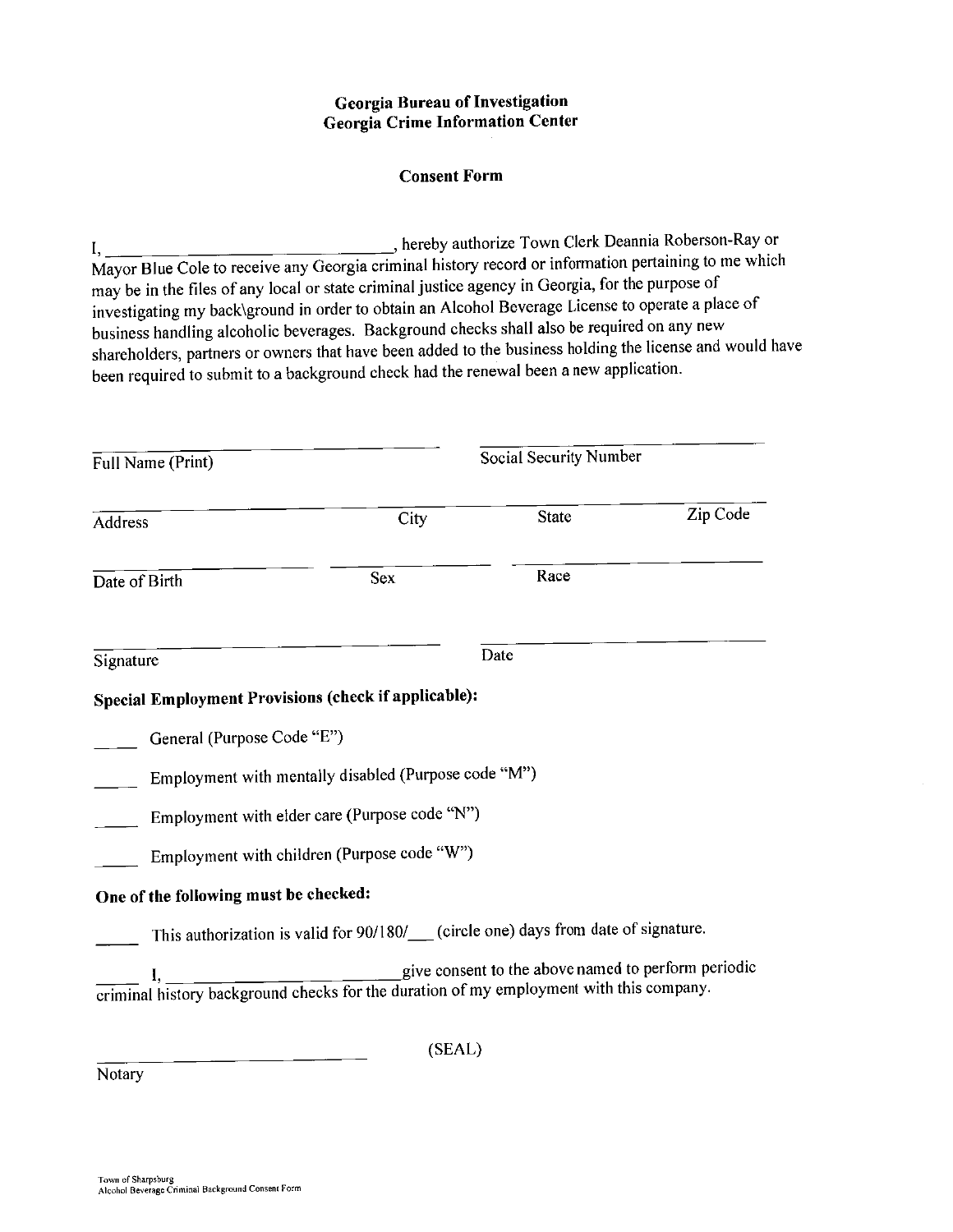Subject Matter: Amendment of Chapter 10 of Code: Alcoholic Beverages, including amendment to Retail consumption dealer (distilled spirits, malt beverage and wine) license fee for annual renewal Date First Reading: April 2, 2018 Date of Public Hearing before Town Council: May 7, 2018 Date of Adoption and Second Reading on: May 7, 2018

#### **TOWN OF SHARPSBURG COUNTY OF COWETA STATE OF GEORGIA**

#### **ORDINANCE NUMBER 18-01**

#### **TOWN OF SHARPSBURG, GEORGIA PREAMBLE AND FINDINGS**

WHEREAS, for the general welfare and continued growth and prosperity of the Town of Sharpsburg, the Mayor and Town Council desire to amend Section 10-36 Town of Sharpsburg Alcohol Beverage Ordinance to allow for a graduated License Fee for Retail consumption dealer selling distilled spirits, malt beverage and wine;

WHEREAS, to promote business growth, the Mayor and Town Council adopted an ordinance on January 13, 2014 offering a one-time reduction in the Alcohol Beverage License Fee to any new Retail consumption dealer selling distilled spirits, malt beverage and wine in the Town of Sharpsburg; and

WHEREAS, the Mayor and Town Council have determined that in addition to promoting business growth in the Town of Sharpsburg, it is important to the general welfare and prosperity of the Town of Sharpsburg to assist in the economic development of the Town of Sharpsburg by maintaining existing business in the Town of Sharpsburg by establishing a graduated License Fee for Retail Consumption dealers selling distilled spirits, malt beverages and wine after the Initial License Fee for a new retail Consumption dealer (distilled spirits, malt beverages and wine in order to maintain business opportunities for smaller businesses;

WHEREFORE, BE IT AND IT IS HEREBY ORDAINED BY THE MAYOR AND TOWN COUNCIL OF THE TOWN OF SHARPSBURG, GEORGIA, AND BY THE AUTHORITY THEREOF: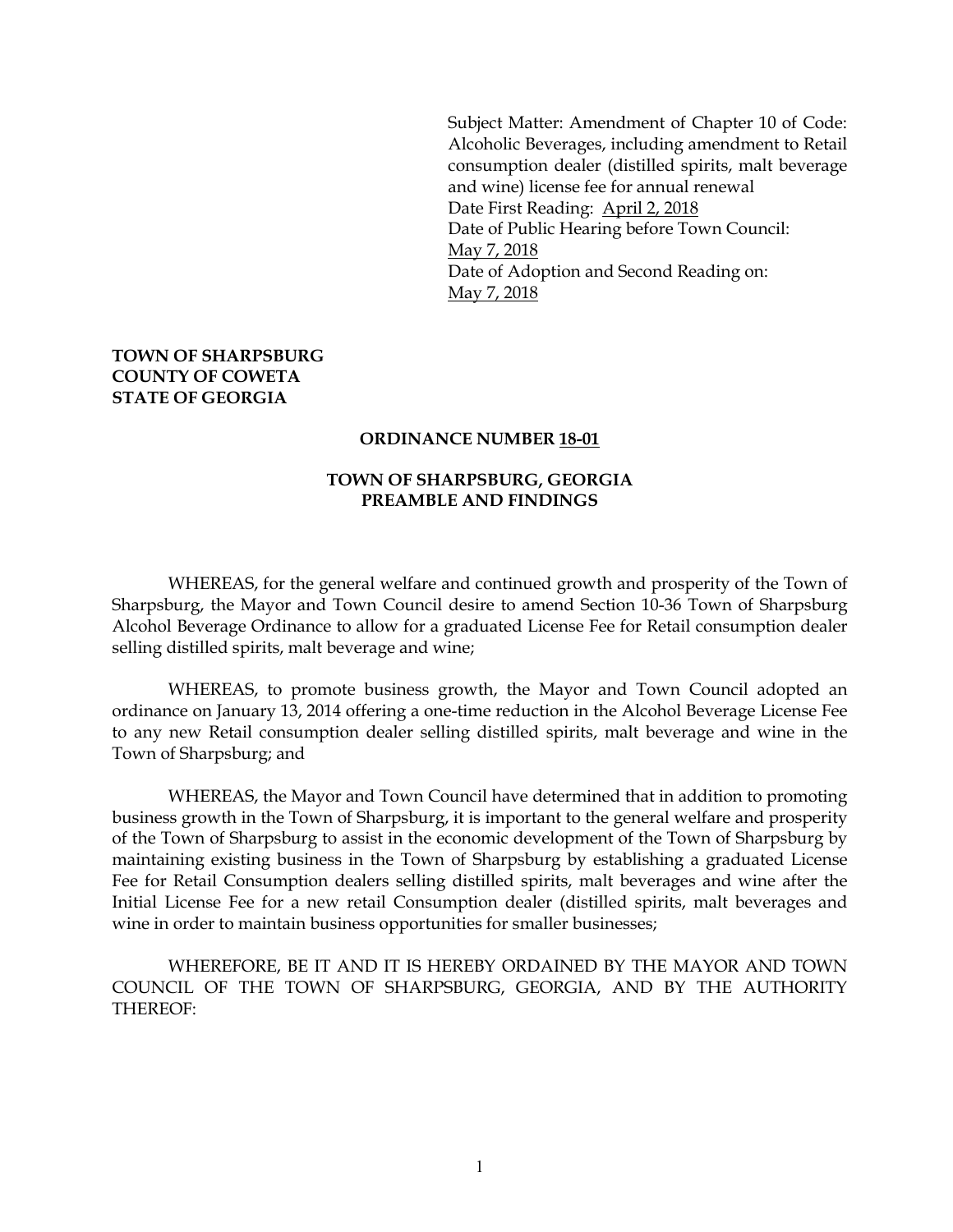#### SECTION 1:

The Town of Sharpsburg Alcohol Beverage Ordinance as codified at Chapter 10 of the Town's Code of Ordinances is hereby amended by deleting the stricken language (stricken language) and adding the double underlined (double underlined) language as follows:

Sec. 10-36. License required to sell alcoholic beverages.

Any person desiring to sell alcoholic beverages shall apply for and obtain a license from the Town prior to commencing operations. Operating without a license shall be a violation of this chapter and shall be punishable as provided in section 10-181 and 10-182 of this code.

(a) Licenses for sale of alcoholic beverages shall be issued by the Town Clerk or designee at an annual license fee as established herein:

| 1. | Initial License Fee New Retail Consumption dealer (distilled |           |  |
|----|--------------------------------------------------------------|-----------|--|
|    | Spirits, malt beverage and wine)                             | \$2000.00 |  |
|    |                                                              |           |  |
|    | 2. Annual Customary License Fee for Retail                   |           |  |
|    | Establishments having less than \$15,000                     |           |  |
|    | in alcohol sales in the preceding calendar year              | \$2500.00 |  |
|    |                                                              |           |  |
|    | 3.2. Annual Customary License Fee for Retail                 |           |  |
|    | Establishments have more than \$_15,000                      |           |  |
|    | <u>in alcohol sales in the preceding calendar year</u>       | \$5000.00 |  |
|    |                                                              |           |  |
|    | 4.3. Annual Retail License Fee                               |           |  |
|    | (Consumption dealer (Malt Beverage only)                     | \$ 300.00 |  |
|    |                                                              |           |  |
|    | <b>5.4. Annual Retail License Fee</b>                        |           |  |
|    | (Retail package dealer (Malt Beverage only)                  | \$ 300.00 |  |
|    |                                                              |           |  |
|    | 6.5. Annual Retail License Fee                               |           |  |
|    | (Retail consumption dealer (Wine only)                       | \$ 300.00 |  |
|    |                                                              |           |  |
|    | 7.6. Annual Retail License Fee                               |           |  |
|    | (Retail package dealer (Wine only)                           | \$ 300.00 |  |
|    |                                                              |           |  |
|    | 8.7. Annual Retail License Fee                               |           |  |
|    | (Wholesale dealer (distilled spirits)                        | \$100.00  |  |

The Initial License Fee is a onetime fee for only the first license fee for charged to a Retail consumption dealer selling distilled spirits, malt beverage and wine. After the payment of the Initial License Fee, such Retail consumption dealer or any person or entity affiliated therewith